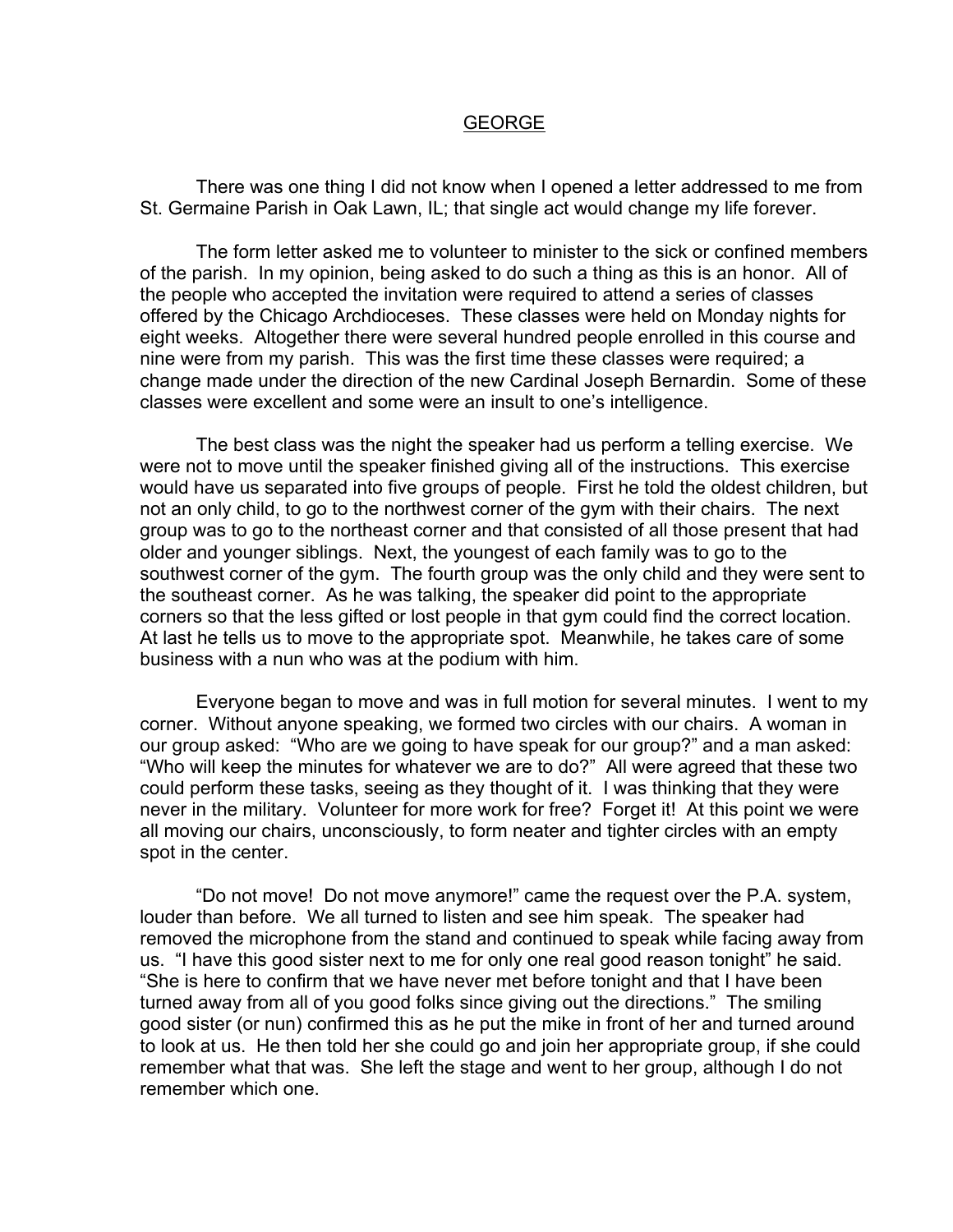The speaker repeated his command to not move anymore and told us we would soon see why. There were still a few people left standing in front of the stage. He asked them publicly why they had not moved to join any of the groups. Before anyone had a chance to respond, he answered his own question by saying they must have been adopted. We all laughed. The sad part was we laughed because they all looked lost. The fact is, however, that being adopted is not a laughing matter. They were not laughing. In fact, several adults were crying. Of that group, several were orphans that had never even been adopted. Their loneliness at that moment was very real and upsetting to me. "Where did they belong?" was my only selfish and thoughtless question. I thought he was only talking about natural families. It never crossed my dumb mind that these good people were suddenly outsiders with no identity in this place.

 "OK, this is what I want you all to see tonight. We are all different and we do not all have the same perception of the same event. Do not move unless standing is a problem for someone and if it is, sit down in your chair where you are." Some people did sit down at that point. "OK, if you will all look to the N.W. corner of the gym at the oldest children, what do you see?" Everyone saw two neat circles of chairs with people in them. "Did you people elect a chairperson yet?" "We have a spokesperson and a secretary so far," our chairperson yelled. "Wonderful, wonderful" came the retort. "Look over here. You people are not even seated yet. Can anyone guess who these people are and what they represent or do not represent? My good people, do you all see that we come from different backgrounds? Look around the room at everyone. These groups are all different and at different stages of organization. But look! Each group is of all colors of skin, some thin, some heavy set, some older, some younger, some nuns and some nurses. The ones of you who will administer to the sick must remember this above all else: never try to figure out why you are there or why they are in the bed/hospital. Your day will come also. Just be a friend to them above all else. We are all of the human race." This was his last remark and we all applauded as he left the stage.

 There was a small group of people in front of the stage that night that did not go to any corner. They were standing with tears in their eyes. They were adults who had never been adopted as children.

 Several months later, my first Sunday as an auxiliary person (or lay priest), I went to see this man George who was dying. He was over eighty years old. Some of his relatives from around the country had arrived at his small apartment. I offered to come the next day, Monday, and they said, "Please do." I took communion to him daily for what turned out to be the last four days of his life on this earth. I do not know why I did it, but I just did. I was moved and just glad to help for the days that I could.

 His sister asked me to attend his wake. While there, I was asked many different questions by different relatives. These are the questions asked that night. "Do you know who his best friend was all of his life?" Do you know who was with him in the